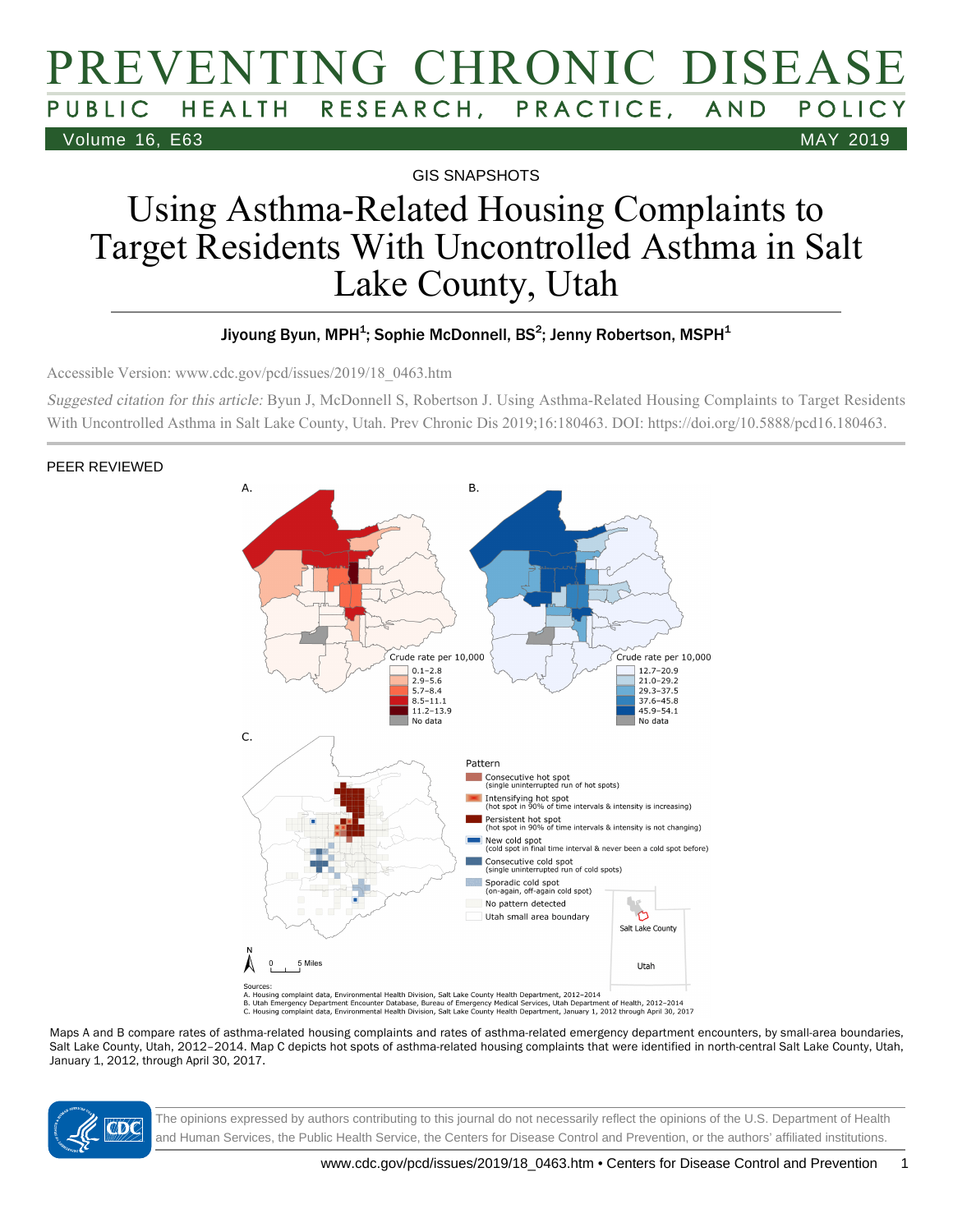# Background

The prevalence of asthma is high in Salt Lake County, Utah; 9.5% of adults aged 18 years or older (1) and 6.7% of children and adolescents aged 0 to 17 years have asthma (2). On average, 1,800 adults and 1,200 children visit an emergency department (ED) (3) and 400 adults and 400 children are hospitalized (4) with a primary diagnosis of asthma each year.

In 2015, the Utah Asthma Program and partners from the Utah Asthma Task Force developed the Utah Asthma Home Visiting Program (UAHVP). This program serves families with uncontrolled asthma and is only available in Salt Lake and Utah counties (5). The Salt Lake County Health Department (SLCoHD) collaborated with the Utah Asthma Program to explore using recent and up-to-date housing complaint data to more efficiently target the UAHVP. Currently, the UAHVP is targeted in areas by using ED data, which have a reporting lag time of several years. In comparison, housing complaint data are collected in real time and readily accessible from the SLCoHD Environmental Health Division.

The goals of this project were to retrospectively identify asthmarelated housing complaints, geocode these complaints, assess their relationship to the rate of asthma ED encounters, and analyze emerging hot spots to determine whether these data and methods could identify communities that may benefit from the UAHVP.

# Methods

Housing complaints reported to the SLCoHD Environmental Health Division from January 1, 2012, to April 30, 2017, were manually reviewed and categorized as asthma-related if the complaint described an asthma trigger defined by the Centers for Disease Control and Prevention (CDC) (eg, smoke, mites, mold, pets, cockroaches, rodents, strong odors, cigarettes, birds, pollution) (6). The final data set included 1,959 asthma-related housing complaints. Geocoding and spatial analyses were performed by using ArcGIS Pro 2.0 (Esri). Ninety-nine percent of complaints were geocoded with a match score of 90 or higher, aggregated to a small area as defined by the Utah Department of Health (7), and used to calculate and map crude incidence rates.

Crude rates of asthma ED encounters from 2012 through 2014 were mapped by Utah small area and compared visually with crude rates of asthma-related housing complaints from 2012 through 2014 (8). The Pearson correlation coefficient between rates was calculated by using Microsoft Excel (Microsoft Corp) to determine the strength of the relationship.

We analyzed emerging hot spots (9) of asthma-related housing complaints by aggregating cases into space-time cubes of 6

months and 5,500 feet and evaluating trends over time by using a neighborhood distance of 11,000 feet and a time-step interval of 2. The appropriate distance band for the space-time cube was determined by plotting global Moran's <sup>I</sup> <sup>z</sup>-scores from spatial autocorrelation analysis using 1,000-foot intervals from 1,000 to 20,000 feet and identifying the distance with the highest z-score peak (5,500 feet).

# Findings

Visual comparison suggested that the rate of asthma-related housing complaints was positively correlated with the rate of asthma ED encounters by small area. Correlation analysis supported this finding and indicated a strong positive relationship ( $r = 0.77$ ). Analysis of emerging hot spots of asthma-related housing complaints identified consecutive, intensifying, and persistent hot spots in communities of north central Salt Lake County. These hot spots may reflect communities with older housing that may benefit from the resources provided by the UAHVP.

#### Action

Our findings demonstrate the potential of using asthma-related housing complaints as a current, proxy data source for measuring asthma burden and of analyzing emerging hot spots to target or expand the UAHVP. Next steps include investigating factors that explain the spatial pattern of asthma-related housing complaints. If the pattern can be explained by factors addressed in the UAHVP or by participating partners, such as Green and Healthy Homes, a national initiative to create safe and healthy homes for low-income families, the findings would provide additional support for the use of these data and methods to guide program decisions. Further exploratory work could investigate the types, number, and causes of asthma triggers occurring in hot spots, which could be useful for measuring severity and customizing asthma control strategies in neighborhoods.

This project had several limitations. First, we could not confirm that the positive relationship of asthma-related housing complaints with asthma ED encounters existed in recent years because we lacked recent data on ED encounters. Second, housing complaints are reported predominantly by renters, so asthma-related housing issues that may exist for homeowners were not captured. Third, the high rates of asthma ED encounters were likely influenced by the underlying spatial distribution of social determinants that contribute to asthma burden, such as low household income and barriers to health care access.

The opinions expressed by authors contributing to this journal do not necessarily reflect the opinions of the U.S. Department of Health and Human Services, the Public Health Service, the Centers for Disease Control and Prevention, or the authors' affiliated institutions.